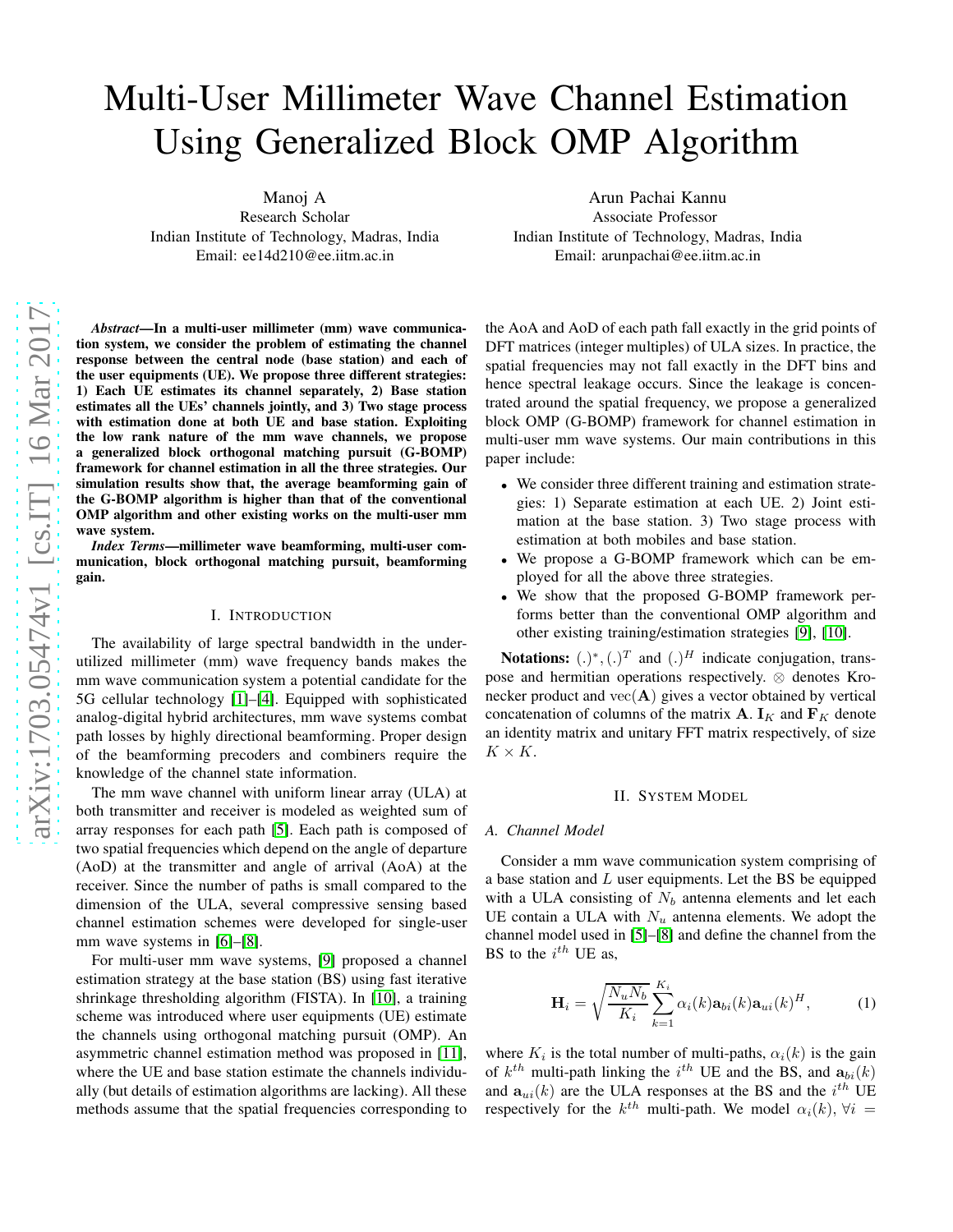1, 2, ..., L and  $\forall k = 1, ..., K_i$  as i.i.d. circular Gaussian with variance  $\sigma_{\alpha}^2$ . The ULA response vectors are given by,

$$
\mathbf{a}_{li}(k) = \frac{1}{\sqrt{N_l}} [1 \, e^{j\Omega_{li}(k)} \dots e^{j(N_l-1)\Omega_{li}(k)}]^T, \qquad (2)
$$

where  $l \in \{b, u\}, \ \Omega_{ui}(k) = 2\pi \frac{d}{\lambda} \sin(\phi_{ui}(k)), \ \Omega_{bi}(k) =$  $2\pi \frac{d}{\lambda} \sin(\phi_{bi}(k))$ , *d* is the spacing between the antenna elements in the ULA,  $\lambda$  is the operating carrier wavelength,  $\phi_{ui}(k)$  and  $\phi_{bi}(k)$  are the angles of departure (AoD) and arrvial (AoA) respectively, for the  $k^{th}$  multi-path corresponding to the channel between BS and  $i^{th}$  UE, and are uniform in a subset of  $[-\pi, \pi]$ .

## *B. Block Sparse Structure*

Each path in [\(1\)](#page-0-0) has the array responses [\(2\)](#page-1-0), which are complex exponentials with spatial frequencies  $\Omega_{bi}(k)$  and  $\Omega_{ui}(k)$ . Hence, the channel matrix  $H_i$  in [\(1\)](#page-0-0) is sparse in Fourier domain. To understand the structure, let us define the 2−D DFT of  $H_i$  as,

$$
\mathbf{H}_{i}^{\omega} = \mathbf{F}_{b}^{H} \mathbf{H}_{i} \mathbf{F}_{u}, \tag{3}
$$

where  $F_b$  and  $F_u$  are DFT matrices of size  $N_b$  and  $N_u$ respectively. Since AoA  $\phi_{bi}(k)$  and AoD  $\phi_{ui}(k)$  in [\(2\)](#page-1-0) are typically uniformly distributed in a subset of  $[-\pi, \pi]$ , the spatial frequencies will not fall exactly in the DFT bins (i.e., will not be an integer multiple of  $\frac{2\pi}{N_b}$  or  $\frac{2\pi}{N_u}$ ). Hence, in the DFT domain, we encounter spectral leakage, which is concentrated around the exact spatial frequencies.

In Figure [\(1\)](#page-1-1), we illustrate the sparse structure of  $\mathbf{H}_{i}^{\omega}$ , by shading each square based on the sum of magnitude of the DFT grid points which enclose that square. Since the spectral leakage is negligible for the grid points which are far from the actual spatial frequencies,  $H_i^{\omega}$  can be approximated as a 2−D block sparse matrix, with each path contributing to a non-zero square block, say of size  $(b \times b)$ . Depending on the actual values of the spatial frequencies, the non-zero square blocks in  $H_i^{\omega}$  may or may not be overlapping.

## *C. Reception Model*

We assume a hybrid beamforming system architecture [\[5\]](#page-4-2) for the BS and for all UEs, with single stream communication. In the downlink, if the BS transmits data symbol  $s$ , using a beamforming vector **u** (of size  $N_b \times 1$ ), then the final output at the  $i^{th}$  UE will be,

$$
z_i = \mathbf{v}_i^H \mathbf{H}_i^H \mathbf{u}_s + n_i, \ i \in \{1, 2, ..., L\},\tag{4}
$$

where  $v_i$  (of size  $N_u \times 1$ ) is the beamforming vector used by the  $i^{th}$  UE. Note that,  $\mathbf{H}_i^H$  is the channel seen from the  $i^{th}$ UE to the BS and  $n_i$  is the circular additive gaussian noise (CWGN) with variance  $\sigma_u^2$ .

Similarly, in the uplink, if  $w_{ui}$  is the beamforming vector assigned to the ULA at the  $i^{th}$  UE, where  $i = 1, 2, ..., L$ , then the signal observed at the BS, which applies a beamforming weight  $w_b$ , is given by,

$$
y = \mathbf{w}_b^H \sum_{i=1}^L \mathbf{H}_i \mathbf{w}_{ui} x_i + n,
$$
 (5)

where  $H_i$  is the millimeter wave channel from the BS to the  $i^{th}$  UE,  $x_i$  is the data symbol sent by the  $i^{th}$  UE and n is CWGN with variance  $\sigma_b^2$ .

<span id="page-1-0"></span>

<span id="page-1-8"></span><span id="page-1-3"></span>Fig. 1. Magnitude plot of  $\mathbf{H}_{i}^{\omega}$  with  $N_u = 32$ ,  $N_b = 64$ ,  $K_i = 5$ .

## <span id="page-1-1"></span>III. CHANNEL ESTIMATION STRATEGIES

# <span id="page-1-7"></span>*A. Method 1: Channel Estimation at individual UEs*

In this method, each UE estimates its corresponding channel  $H_i$  based on the training signals sent by the base station. Suppose we consider a training phase of duration  $M$ , where UE makes measurements of the form [\(4\)](#page-1-2), with the  $m<sup>th</sup>$ measurement at the  $i^{th}$  UE denoted by,

$$
z_i^{(m)} = \mathbf{v}_i^{(m)H} \mathbf{H}_i^H \mathbf{u}^{(m)} s^{(m)} + n_i^{(m)}, \ i = 1, ..., L.
$$

Here,  $\mathbf{u}^{(m)}$  ( $\mathbf{v}_i^{(m)}$ ) denote the beamforming weight used by the BS (and  $i^{th}$  UE) during the  $m^{th}$  measurement. We assume that the training symbol  $s^{(m)} = 1$ ,  $\forall m \in \{1, 2, ..., M\}$ . With  $h_i = \text{vec}(\mathbf{H}_i)$ , above equation can be re-written as,

$$
z_i^{(m)H} = (\mathbf{v}_i^{(m)T} \otimes \mathbf{u}^{(m)H})\mathbf{h}_i + n_i^{(m)H}.
$$

<span id="page-1-2"></span>From [\(3\)](#page-1-3), we have

<span id="page-1-6"></span><span id="page-1-4"></span>
$$
\mathbf{h}_i = \Psi \mathbf{h}_i^{\omega},\tag{6}
$$

with  $\Psi = \mathbf{F}_u^* \otimes \mathbf{F}_b$  and  $\mathbf{h}_i^{\omega} = \text{vec}(\mathbf{H}_i^{\omega})$ . Collecting the M observations into a vector,  $\mathbf{z}_i = [z_i^{(1)H} \dots z_i^{(M)H}]^T$ , we get,

$$
\mathbf{z}_i = \mathbf{A}_i \Psi \mathbf{h}_i^{\omega} + \mathbf{n}_i, \ i = 1, 2, ..., L,
$$
 (7)

<span id="page-1-5"></span>where  $\mathbf{n}_i = [n_i^{(1)H} \dots n_i^{(M)H}]^T$  and the  $m^{th}$  row of  $\mathbf{A}_i$  is  $\mathbf{v}_i^{(m)T} \otimes \mathbf{u}^{(m)H}, m = 1, ..., M$ . For the observation model [\(7\)](#page-1-4), we present a generalized block OMP framework in Section [IV,](#page-3-0) to reconstruct  $h_i^{\omega}$ , which is the vectorized version of a 2-D block sparse matrix  $H_i^{\omega}$ . Once the UEs estimate their channels, they also compute the optimal precoding weights to maximize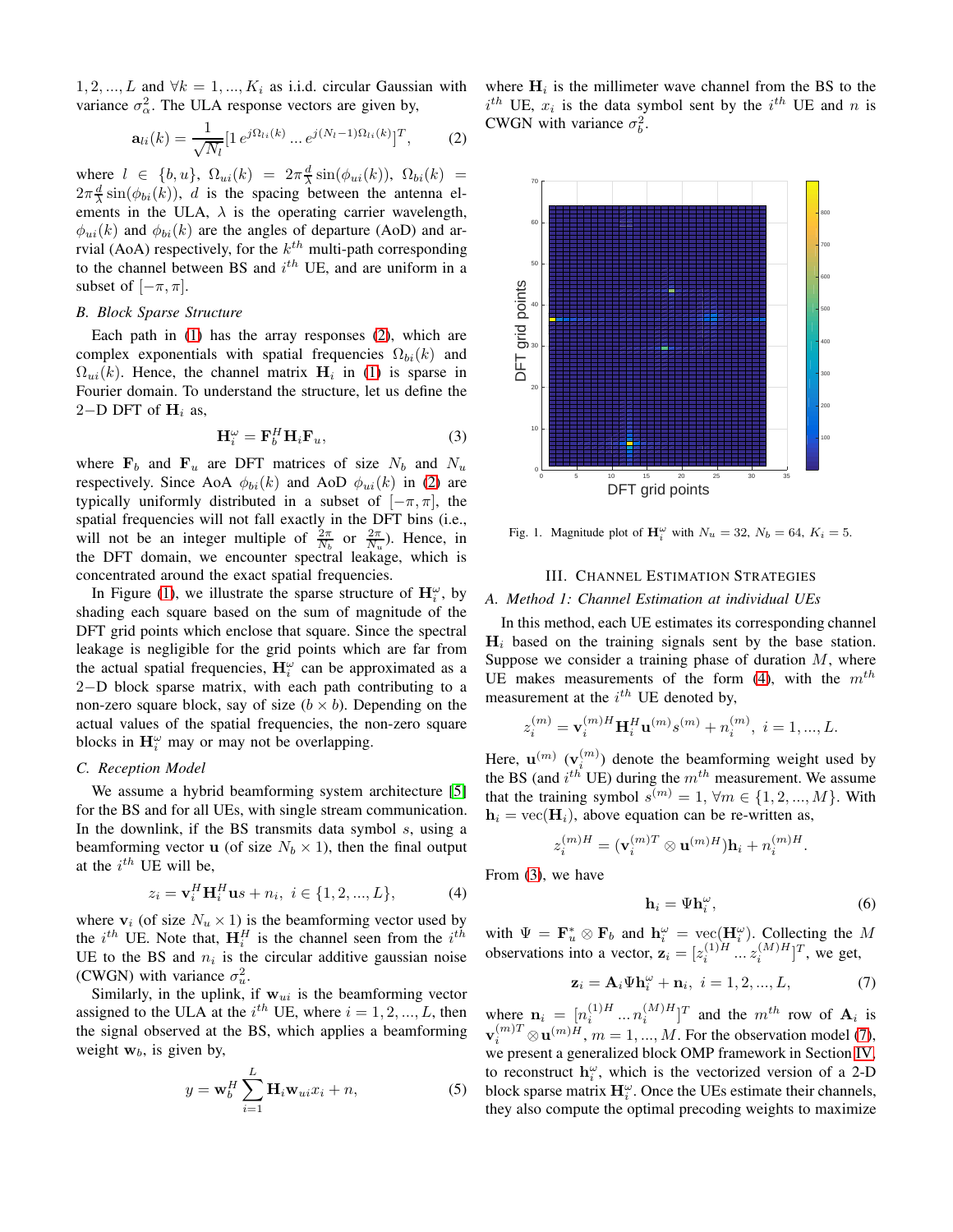the beamforming gain using singular value decomposition, and feedback the beamforming weights to the BS individually.

#### <span id="page-2-6"></span>*B. Method 2: Joint Channel Estimation at BS*

In this method, UEs send training signals simultaneously and M measurements are made at the BS. We set the beamforming vectors of all the UEs to be the same during the training phase, i.e.,  $\mathbf{w}_{ui} = \mathbf{w}_u$ , for all  $i \in \{1, 2, ..., L\}$ . Then, the observation model in [\(5\)](#page-1-5) becomes,

$$
y = \mathbf{w}_b^H \left( \sum_{i=1}^L \mathbf{H}_i x_i \right) \mathbf{w}_u + n.
$$
 (8)

Above equation [\(8\)](#page-2-0) can be re-formulated as,

$$
y = (\mathbf{w}_u^T \otimes \mathbf{w}_b^H) \sum_{i=1}^L \text{vec}(\mathbf{H}_i) x_i + n = (\mathbf{w}_u^T \otimes \mathbf{w}_b^H) \mathbf{H} \mathbf{x} + n,
$$

where  $\mathbf{H} = [\mathbf{h}_1 \, \mathbf{h}_2 \dots \mathbf{h}_L]$  and  $\mathbf{x} = [x_1 \dots x_L]^T$ . Further, we get,

$$
y = (\mathbf{x}^T \otimes (\mathbf{w}_u^T \otimes \mathbf{w}_b^H))\mathbf{h} + n,\tag{9}
$$

where  $h = \text{vec}(H)$ . Using [\(6\)](#page-1-6), we have  $h = \Phi h^{\omega}$ , where  $\mathbf{h}^{\omega} = [(\mathbf{h}^{\omega}_1)^T \dots (\mathbf{h}^{\omega}_L)^T]^T$  and  $\Phi = \mathbf{I}_L \otimes \Psi$ . Suppose M measurements of the form [\(9\)](#page-2-1) are obtained, i.e.,  $y^{(m)} =$  $(\mathbf{x}^{(m)T} \otimes (\mathbf{w}_u^{(m)T} \otimes \mathbf{w}_b^{(m)H})) \Phi \mathbf{h}^{\omega} + n^{(m)}, m = 1, 2, ..., M,$ and  $y = [y^{(1)} \dots y^{(M)}]^T$ , then,

$$
y = B\Phi h^{\omega} + n,\tag{10}
$$

where the  $m^{th}$  row of **B** will be  $(\mathbf{x}^{(m)T} \otimes (\mathbf{w}_u^{(m)T} \otimes \mathbf{w}_b^{(m)H}))$ and  $\mathbf{n} = [n^{(1)} \dots n^{(M)}]^T$ . Since  $\mathbf{h}^{\omega}$  in the observation model [\(10\)](#page-2-2) is concatenation of vectors from 2−D block sparse matrices, we use G-BOMP framework from Section [IV](#page-3-0) to recover channels of all the UEs jointly. Once the channels are estimated and the optimal weights are computed, the BS informs all the UEs about their corresponding beamforming vectors via feedback.

## <span id="page-2-5"></span>*C. Method 3: Two Stage Channel Estimation Strategy*

In this method, the estimation process is done in two stages. In the first phase, UEs will estimate the channel using  $M_1$ pilots sent by the BS (Method 1). In the second phase, the UEs will assign the estimated optimal beamforming vector to the ULA and transmit  $M_2$  pilots to the BS. BS will use these pilots and determine its optimal beamforming weights corresponding to each UE. For this method, the total training duration is  $M = M_1 + M_2$  and we do not require any feedback mechanism to convey the optimal weights.

First phase proceeds as per Method 1 from Section [III-A](#page-1-7) with  $M_1$  measurements. Now, let  $\mathbf{u}_{opt}^{[i]}$  be the estimated optimal beamforming vector for the  $i^{th}$  UE. In the second phase, BS obtains  $M_2$  measurements with all the UEs choosing their optimal weights for precoding. The  $m^{th}$  ( $m = 1, ..., M_2$ ) measurement at the BS will then be,

$$
y^{(m)} = \mathbf{w}_b^{(m)H} \left( \sum_{i=1}^L \mathbf{H}_i \mathbf{u}_{\text{opt}}^{[i]} x_i^{(m)} \right) + n^{(m)}.
$$
 (11)

In order to discuss the estimation process at the BS, we make an approximation that  $\mathbf{u}_{opt}^{[i]}$  will be oriented along the path corresponding to the largest gain  $\alpha_i(k)$  in [\(1\)](#page-0-0). Assuming that  $|\alpha_i(1)|$  is the largest, we approximate that  $\mathbf{u}_{opt}^{[i]} \approx \mathbf{a}_{ui}(1)$  (Note that we have  $\mathbf{u}_{opt}^{[i]} = \mathbf{a}_{ui}(1)$  for a single rank channel matrix). With this approximation, we get,

$$
\mathbf{H}_{i}\mathbf{u}_{\text{opt}}^{[i]} \approx \sqrt{\frac{N_{u}N_{b}}{K_{i}}} \Big[ \alpha_{i}(1)\mathbf{a}_{bi}(1) + \sum_{k=2}^{K_{i}} \alpha_{i}(k)\mathbf{a}_{bi}(k)\mathbf{a}_{ui}(k)^{H}\mathbf{u}_{\text{opt}}^{[i]} \Big],
$$

<span id="page-2-0"></span>and equation [\(11\)](#page-2-3) can be re-formulated as,

$$
y^{(m)} \approx \mathbf{w}_b^{(m)H} \sum_{i=1}^L \sqrt{\frac{N_u N_b}{K_i}} \alpha_i(1) x_i^{(m)} \mathbf{a}_{bi}(1) + \tilde{n}^{(m)},
$$
  
where 
$$
\tilde{n}^{(m)} = \mathbf{w}_b^{(m)H} \Big[ \sum_{i=1}^L \sum_{m=2}^{K_i} \alpha_i(m) \mathbf{a}_{bi}(m) \mathbf{a}_{ui}(m)^H \mathbf{u}_{\text{opt}}^{[i]}
$$

<span id="page-2-1"></span> $x_i^{(m)}$  +  $n^{(m)}$ . In the above equation, each  $a_{bi}(1)$  is a complex exponential with spatial frequency  $\Omega_{hi}^{(1)}$  $b_i^{(1)}$ . Denoting  $\sqrt{\frac{N_u N_b}{K_i}} \alpha_i(1) \mathbf{a}_{bi}(1)$  as  $\mathbf{c}_i$ , we get,

$$
y^{(m)} = \mathbf{w}_b^{(m)H}[\mathbf{c}_1 \, \mathbf{c}_2 \dots \mathbf{c}_L] \mathbf{x}^{(m)} + \tilde{n}^{(m)},
$$

<span id="page-2-2"></span>where  $\mathbf{x}^{(m)} = [x_1^{(m)} x_2^{(m)} ... x_L^{(m)}]^T$ . Suppose  $\mathbf{c}_i = \mathbf{F}_b \mathbf{c}_i^{\omega}$ , where  $\mathbf{c}_i^{\omega}$  is a 1–D block sparse vector with spectral leakage concentrated around the frequency  $\Omega_{bi}^{(1)}$  and  $y =$  $[y^{(1)} \dots y^{(M_2)}]^T$ , then,

<span id="page-2-4"></span>
$$
y = D\Gamma c^{\omega} + \tilde{n}, \qquad (12)
$$

where the  $m^{th}$  row of **D** is  $(\mathbf{x}^{(m)T} \otimes \mathbf{w}_{b}^{(m)H})$ ,  $m =$  $[1, ..., M_2, \tilde{n}] = [\tilde{n}^{(1)} ... \tilde{n}^{(M_2)}]^T$ ,  $\Gamma = I_L \otimes \mathbf{F}_b$  and  $\mathbf{c}^{\omega} =$  $[(\mathbf{c}_1^{\omega})^T \dots (\mathbf{c}_L^{\omega})^T]^T$ . Observation model [\(12\)](#page-2-4) can again be solved using generalized block OMP framework discussed in Section [IV](#page-3-0) by specializing it to the 1−D case. Here, we directly obtain the optimal beamforming weights  $a_{bi}(1)$ without estimating the entire channel at the BS. Note that effective noise term in [\(12\)](#page-2-4) includes contributions from all multi-path components except the strongest one. This multipath interference will become the limiting factor when noise power  $\sigma_u^2$  is small in the estimation model in [\(12\)](#page-2-4).

# *D. Training Beamforming vectors and Signals*

<span id="page-2-3"></span>All the three estimation strategies involve certain beamforming weights (at each measurement  $m$ ) to be used at the BS such as  $\{\mathbf{w}_b^{(m)}, \mathbf{u}^{(m)}\}$  and at the UE such as  $\{\mathbf{w}_u^{(m)}, \mathbf{v}_i^{(m)}\}$ and training symbols used at the UE  $\{x_i^{(m)}\}$ . We generate all the entries in the beamforming vectors and training symbols using i.i.d. Bernoulli distribution with entries being  $\{\pm 1\}$ equally likely. We then normalize the beamforming vectors to have unit norm. The training beamforming vectors and training symbols are revealed to both BS and UE so that they can perform the channel estimation. Since our training beamforming vectors are binary, they can be (very) easily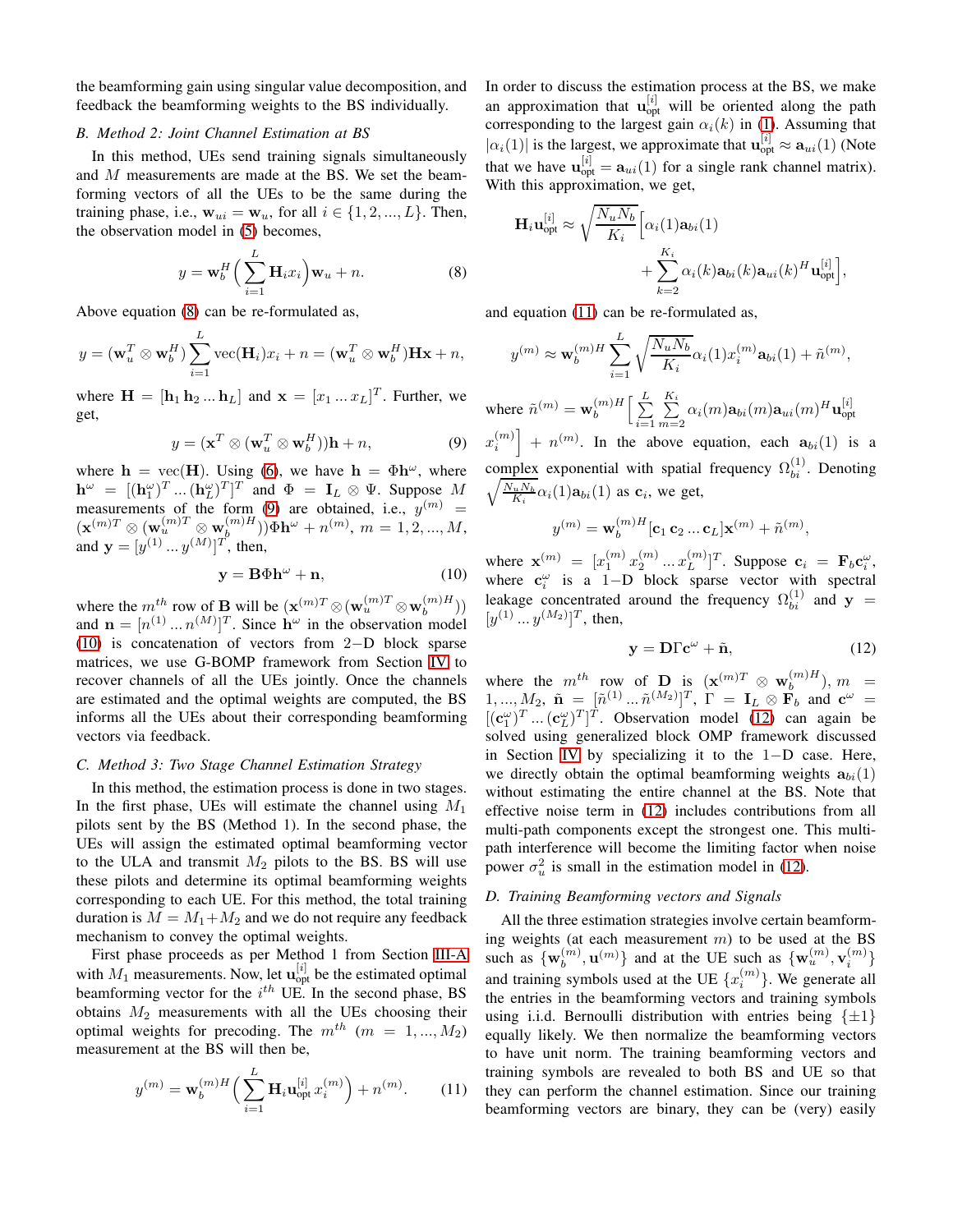implemented in RF chains when compared with other training methods which use complex phases (of the form  $e^{j\theta}$ ) as in [\[10\]](#page-4-6) or [\[9\]](#page-4-5).

#### <span id="page-3-0"></span>IV. GENERALIZED BLOCK OMP FRAMEWORK

We consider the block sparse signal recovery framework for the estimation of channel matrices  $\mathbf{H}_{i}^{w}$  from our measurement models. However, the block OMP algorithm from [\[12\]](#page-4-8) is developed for the case when the block sparse vector is *apriori* partitioned into *disjoint* sub-blocks, out of which few are nonzero. In our model, such disjoint apriori partitioning is not possible since the non-zero blocks (squares) in  $\mathbf{H}_{i}^{w}$  depend on the actual spatial frequencies of each path. Hence, we propose a generalized version of block OMP algorithm (G-BOMP), which will be applied to solve the mm wave channel estimation problem, for all the three strategies in Section [III.](#page-1-8)

Consider a  $g_1 \times g_2$  matrix,  $\mathbf{G} = \mathbf{S}_1 \mathbf{ES}_2$ , where **E** (of size  $P \times Q$ ) is a K'-block sparse matrix, i.e., there exists at most  $K'$  non-zero blocks of order  $b \times b$  at arbitrary locations, with all remaining entries being zero. Consider the noisy observation model  $y = \textbf{A} \textbf{S} \textbf{e} + \textbf{n}$ , where  $\textbf{S} = (\textbf{S}_2^T \otimes \textbf{S}_1)$  and  $\textbf{e} = \text{vec}(\textbf{E})$ and **A** is the measurement matrix of size  $m' \times PQ$ .

First we define sub-blocks of the matrix E. The illustration is given below for  $b = 2$ . Define sets  $\mathcal{P} = \{1, ..., P\}$  and  $\mathcal{Q} = \{1, ..., Q\}$ . Let  $\mathbf{B}_{p,q}$  with  $p \in \mathcal{P}, q \in \mathcal{Q}$ , define a sub-block of size  $b \times b$  with top left entry being  $e_{p,q}$ . For example, in the below picture  $B_{1,2}$  is a square containing the entries  $\{e_{1,2}, e_{1,3}, e_{2,2}, e_{2,3}\}$  and  $\mathbf{B}_{P,4}$  contains the entries  $\{e_{P,4}, e_{P,5}, e_{1,4}, e_{1,5}\}\.$  Let the index set  $\mathcal{J}_{p,q}$  denote the locations of the entries of  $\mathbf{B}_{p,q}$  in the vector e. From the illustration below,  $\mathcal{J}_{1,1} = \{1, 2, P+1, P+2\}$ . For a given p and q,  $\mathcal{J}_{p,q}$ is obtained as follows: Let  $r_{k_1,k_2} = p + k_1 + (k_2 + q - 1)P$ , where  $k_1, k_2 \in \{0, 1, ..., b-1\}$ . Suppose  $r_{k_1, k_2}$  exceeds  $(q + k_2)P$ , then modify  $r_{k_1, k_2}$  as  $r_{k_1, k_2} - P$ . Refine  $r_{k_1, k_2} =$  $r_{k_1,k_2}$  mod PQ. Then,  $\mathcal{J}_{p,q} = \bigcup_{k=1}^{b-1}$  $k_1=0$  $\bigcup^{b-1}$  $\bigcup_{k_2=0} \{r_{k_1,k_2}\}.$ 

$$
\left(\begin{array}{c|c|c|c|c} \hline e_{1,1} & e_{1,2} & e_{1,3} & e_{1,4} & e_{1,5} & \cdots & e_{1,Q} \\ \hline e_{2,1} & e_{2,2} & e_{2,3} & e_{2,4} & e_{2,5} & \cdots & e_{2,Q} \\ \hline \cdots & \cdots & \cdots & \cdots & \cdots & \cdots \\ \hline e_{P,1} & e_{P,2} & e_{P,3} & e_{P,4} & e_{P,5} & \cdots & e_{P,Q} \end{array}\right)
$$

Let  $\mathcal{B} = {\mathbf{B}_{p,q}}_{p \in \mathcal{P}, q \in \mathcal{Q}}$  be the collection of valid subblocks of E, that is, the set of all the possible non-zero blocks in E. Let  $\mathcal{J} = {\mathcal{J}_{p,q}}_{p \in \mathcal{P}, q \in \mathcal{Q}}$  denote the corresponding collection of index sets.

The inputs to the G-BOMP algorithm are y,  $\overline{A} = AS$ , a collection of valid sub-blocks  $B$  and the corresponding index sets  $J$  and a stopping criterion.

- 1) Initialize variables:  $\mathbf{r} = \mathbf{y}$ ,  $\mathbf{M} = \mathbf{0}_{P \times Q}$  (all zero matrix) and  $\mathcal{I} = \emptyset$ . Iteration  $t = 1$ ;
- 2) Compute:  $\mathbf{b} = \bar{\mathbf{A}}^H \mathbf{r}$ .
- 3) Assign  $[\mathbf{M}]_{p,q}$  as  $||\mathbf{b}_{\mathcal{J}_{p,q}}||_2$ , for every  $\mathcal{J}_{p,q} \in \mathcal{J}$ . Here,  $\mathbf{b}_{\mathcal{J}_{p,q}}$  is a sub-vector containing entries from b located at positions dictated by the index set  $\mathcal{J}_{p,q}$ .
- 4) Evaluate  $(\lambda_r(t), \lambda_c(t)) = \arg \max_{(p,q) \in \mathcal{P} \times \mathcal{Q}} [\mathbf{M}]_{p,q}.$
- 5) Store the identified index points:  $\mathcal{I} = \mathcal{I} \cup \mathcal{J}_{\lambda_r(t),\lambda_c(t)}$ .
- 6) Compute  $\mathbf{x}_t = \arg\min_{\mathbf{x}} ||\mathbf{y} \bar{\mathbf{A}}_T \mathbf{x}||_2$ , where  $\bar{\mathbf{A}}_T$  is a submatrix of  $\bar{A}$ , containing those columns of  $\bar{A}$  indexed by I.
- 7) Update the residue as,  $\mathbf{r} = \mathbf{y} \bar{\mathbf{A}}_T \mathbf{x}_t$ .
- 8) Increment  $t$  by 1. If the stopping criterion described below is satisfied, then stop. Else, go to step 2.

When the algorithm stops, the estimate of e is obtained as,  $\hat{\mathbf{e}} = (\bar{\mathbf{A}}_I^H \bar{\mathbf{A}}_I)^{-1} \bar{\mathbf{A}}_I^H \mathbf{y}$ . The stopping criterion is:  $t \leq K'$  or  $||\bar{A}^H\mathbf{r}||_{\infty}^2 \leq \tau$ , where the threshold  $\tau$  is appropriately chosen based on the operating SNR and the number of measurements used.

In a typical mm wave communication system, since the number of multi-paths is very small [\[13\]](#page-4-9), [\[14\]](#page-4-10), we assume that  $K_i \leq K_{\text{max}}$ , for all  $i = 1, ..., L$  and for some positive integer Kmax.

The channel estimation models in Section [III](#page-1-8) can be formulated in the G-BOMP framework directly. For instance, when the individual UEs estimate their corresponding channels (in Method 1 Section [III-A](#page-1-7) and first phase in Method 3 in Section [III-C\)](#page-2-5), we have  $\mathbf{E} = \mathbf{H}_{i}^{\omega}$  and  $K' = K_{\text{max}}$ . In the case of BS jointly estimating all the channels (Method 2 in Sec-tion [III-B\)](#page-2-6), we have  $\mathbf{E} = [\mathbf{H}_{1}^{\omega}, \cdots, \mathbf{H}_{L}^{\omega}]$  and  $K' = LK_{\text{max}}$ . The  $1 - D$  version of G-BOMP can be easily obtained by setting  $Q = 1$ , which is needed for the second phase of Method 3. In all these cases, the set of all the possible non-zero blocks can be specified by considering the range of spatial frequencies in the channel model (and by neglecting the leakage outside  $b \times b$  squares centered around the spatial frequencies).



<span id="page-3-1"></span>Fig. 2.  $\gamma$  (in dB) Vs SNR (in dB), given  $M = 225$ ,  $K = 2$  and  $L = 4$ .